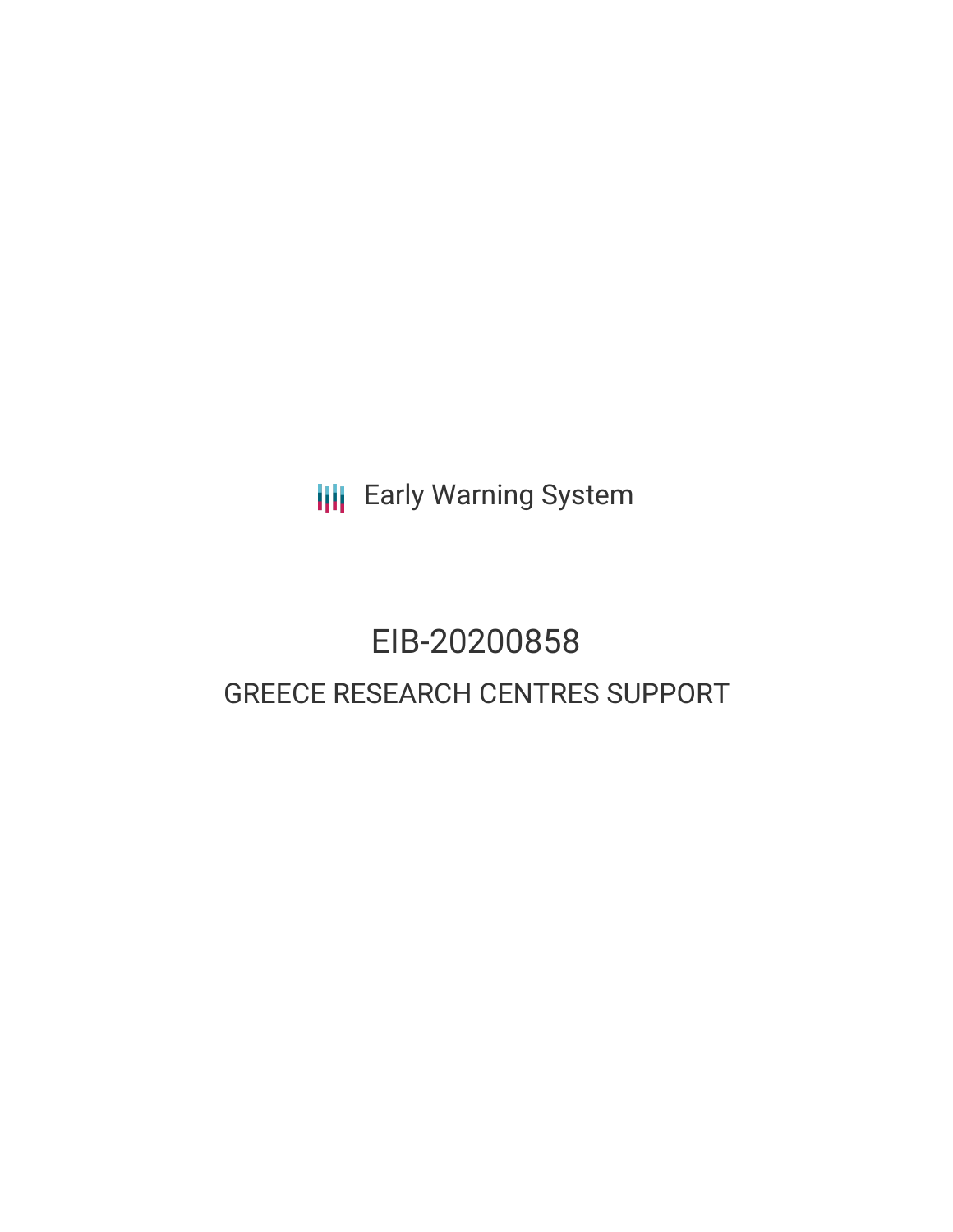## **Quick Facts**

| <b>Countries</b>               | Greece                                   |
|--------------------------------|------------------------------------------|
| <b>Financial Institutions</b>  | European Investment Bank (EIB)           |
| <b>Status</b>                  | Proposed                                 |
| <b>Bank Risk Rating</b>        |                                          |
| <b>Voting Date</b>             | 2021-07-21                               |
| <b>Borrower</b>                | Government of Greece                     |
| <b>Sectors</b>                 | Education and Health, Industry and Trade |
| <b>Investment Amount (USD)</b> | \$70.85 million                          |
| <b>Project Cost (USD)</b>      | \$176.08 million                         |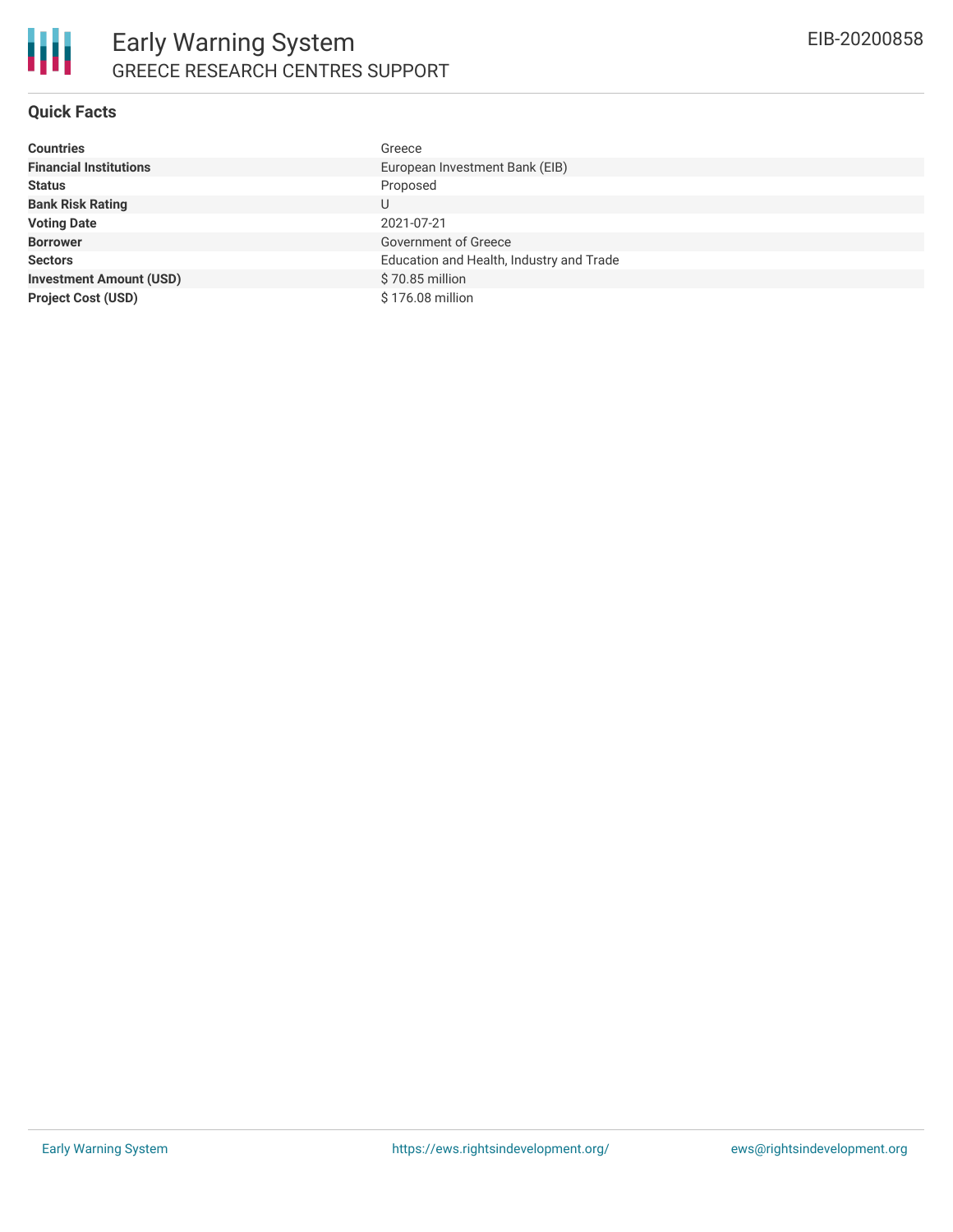

#### **Project Description**

According to the bank website, the project supports the improvement and expansion of research and development (R&D) infrastructure at the Biomedical Sciences Research Centre "Alexander Fleming" (BSRC Fleming), the National Hellenic Research Foundation (NHRF), the Athena Research and Innovation Centre (Athena), and the Biomedical Research Foundation Academy of Athens (BRFAA), all of which are prominent Greek research centres. The project will co-finance the construction of multiple new research buildings and the renovation of existing ones, as well as the purchase of R&D and information and communications technology (ICT) equipment.

More specifically, it will finance:

- The construction of a building for a new Biotechnology Hub at BSRC Fleming;
- The renovation of the NHRF building and the purchase of scientific equipment dedicated to advanced organic materials and cancer theranostics and bioelectronics applications;
- New facilities and the restoration of a listed building for Athena; and
- The establishment of an Advanced Centre for Infectious Diseases and Precision Imaging Diagnostics at BRFAA.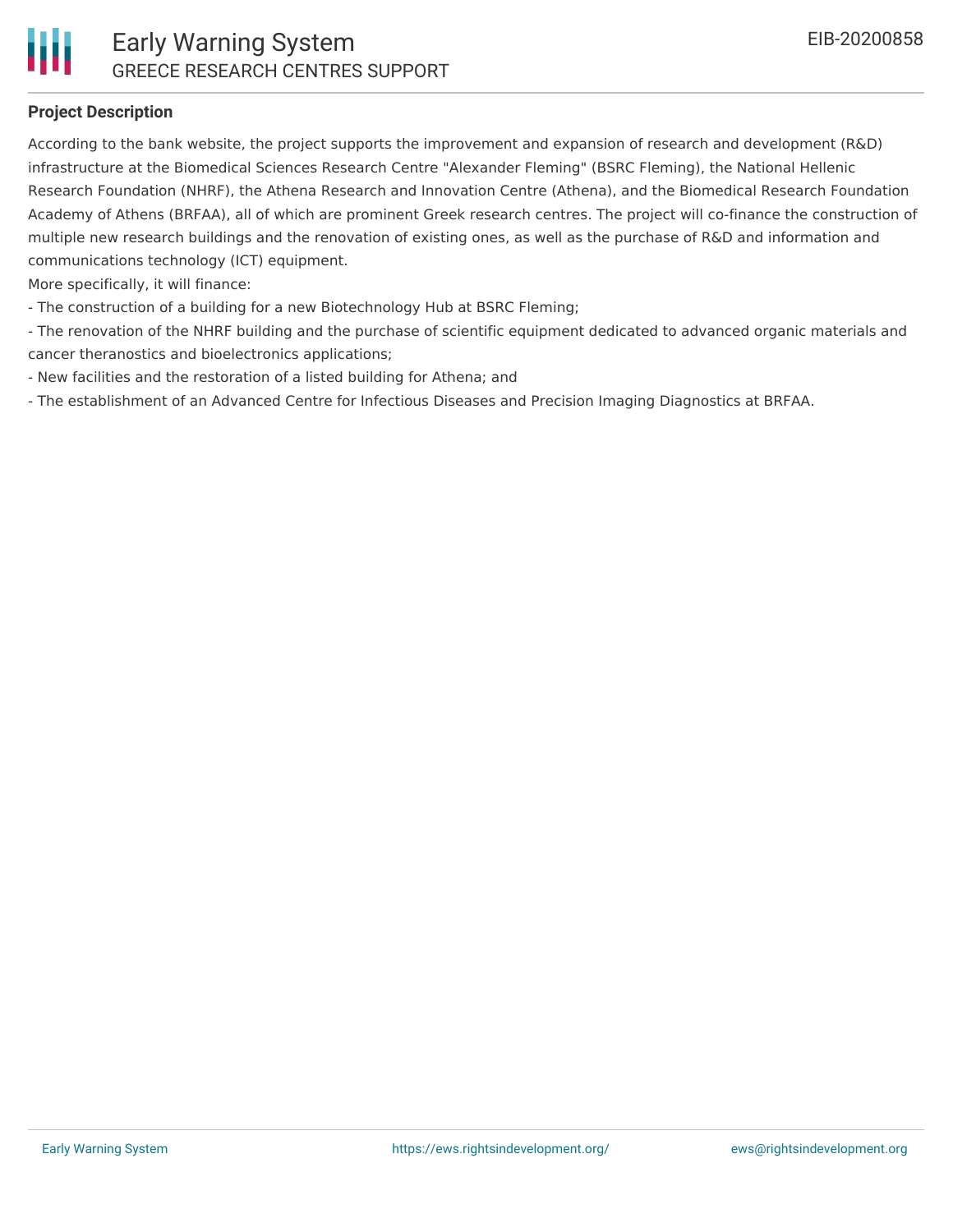# Early Warning System GREECE RESEARCH CENTRES SUPPORT

### **Investment Description**

European Investment Bank (EIB)

Investment type not available on website at the time of the snapshot